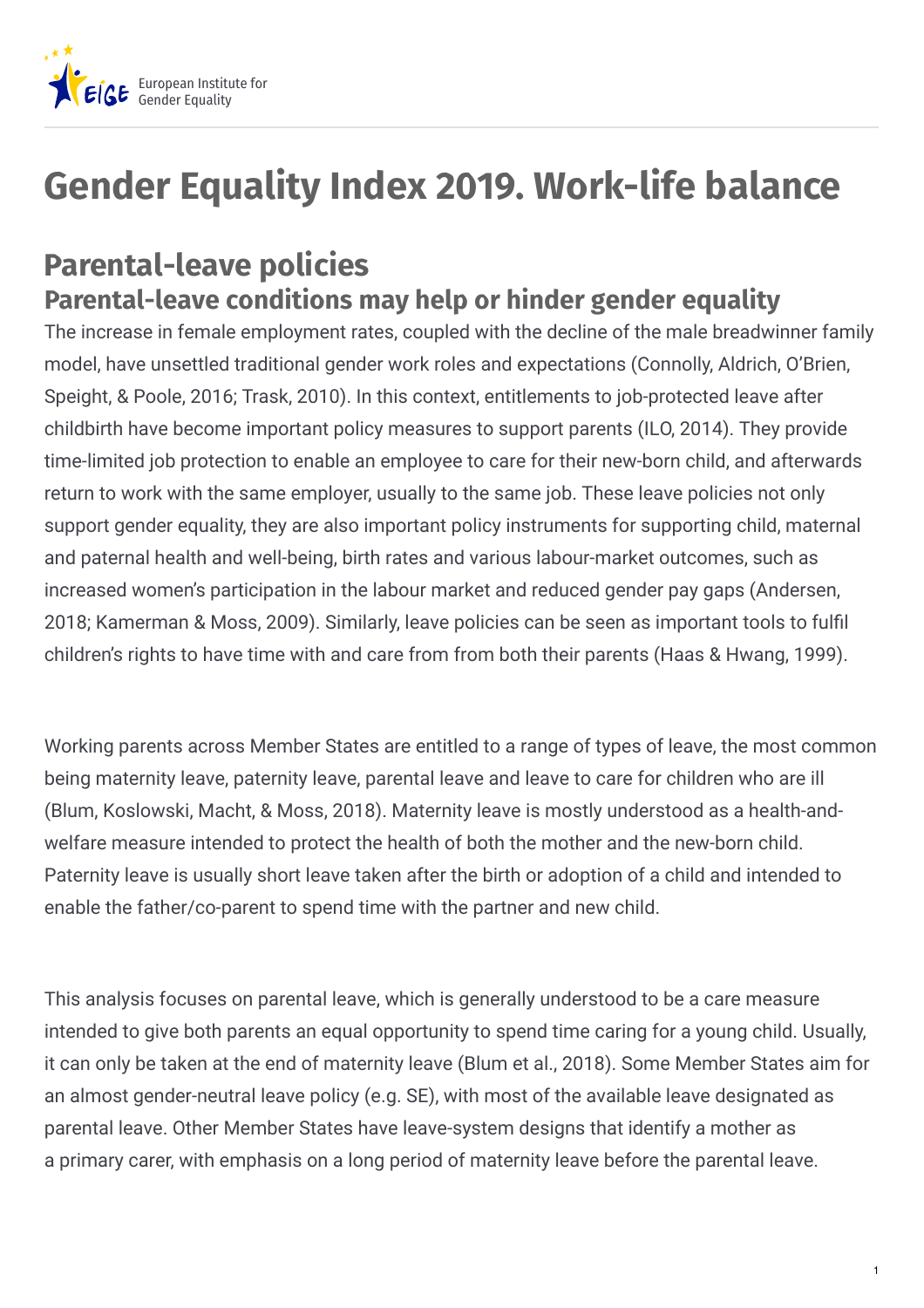Regular monitoring of parental leave policies by the International Network on Leave Policies and Research<sup>[1]</sup> shows that leave policies in the EU are in constant flux (Blum et al., 2018). Member States are working on leave-policy designs that not only support better gender balance in the use of parental leave and the work—life balance of all working parents, but also enhance fertility rates and child well-being.

A growing body of research is trying to identify how different leave-policy characteristics work towards varied and often conflicting policy purposes. The most crucial components of leave policies are the length of leave, payment levels, flexibility, financing, eligibility rules and coordination with childcare services. These all impact the behaviour of women and men taking leave and their participation in the labour market, with consequences for gender equality.

Some characteristics are positively associated with gender equality, such as an individual entitlement for fathers. Others, including extended leave for mothers, have negative associations. For gender-equality objectives, supporting the employment of mothers and increasing the take-up of leave by fathers are of particular interest. Although reliable comparable data is scarce, the overall take-up of parental leave by men is generally estimated to be very low (Blum et al., 2018; Karu & Tremblay, 2018).

#### **Childcare services are not available when childcare leave ends**

Among EU Member States, the types of childcare leave and parental leave specifically offered to young parents vary enormously. Although all Member States fulfil the minimum 4-month requirement set out in the parental leave directive (Directive 2010/18/EU), the overall duration of available leave differs considerably across the EU (see Annex 5). There are Member States where the parental leave is less barely exceeds the 4-month requirement such as the United Kingdom with 4.2 months and Poland with 7.4 months. Other Member States provide leave until the child is 3 years old (e.g. CZ, EE, ES, FR, LT, HU) (Blum et al., 2018).

Parental leave is only one type of leave available to parents. Counting all available maternity, paternity and parental leaves, both paid and/or unpaid, the parents may have job-protected absence from work available lasting 3 years or even more (e.g. DE, EE, FR, HR, LT, PL, PT, FI). In several Member States over 9 months of childcare leave are well paid, i.e. at least 66 % of previous monthly pay (e.g. BG, CZ, DK, EE, DE, HU, LT, AT, PL, RO, SI, FI, SE), while in other Member States less than 4 months is granted (e.g. BE, IE, FR, IT, LV, MT, NL, UK) (Blum et al., 2018).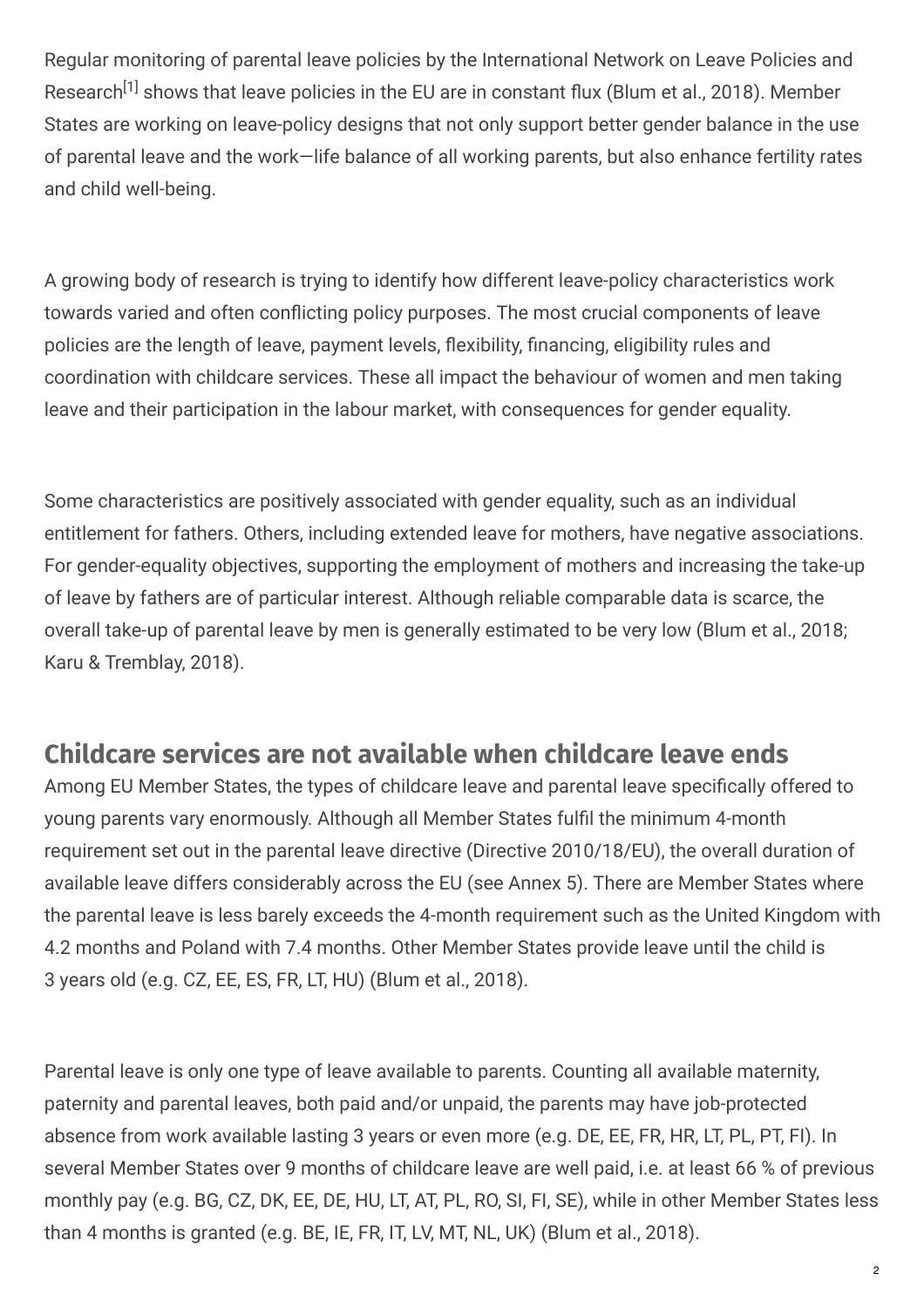Although a generous parental-leave entitlement could be seen as beneficial from a child well-being point of view, there is no agreement on the optimal duration of parental leave. Arguments can be found supporting shorter leave to avoid the negative impacts on women's working life and employment and the gender imbalance in the workplace that long career breaks have. Both types of leave (very short or very long duration) are associated with reduced female labour-market participation (Akgunduz & Plantenga, 2012; Genre, Salvador, & Lamo, 2010; Misra, Budig, & Boeckmann, 2011; Olivetti & Petrongolo, 2017; Pettit & Hook, 2005).

Parental-leave duration and its impact strongly depends on other leave characteristics and on the availability of care services. Good-quality and affordable (public) childcare services need to be available at the end of parental leave to allow parents to return to work. In most EU Member States (except HR, IT, LT, RO and SK), parents are entitled to early childhood education and care (ECEC) services through a statutory obligation for authorities to provide a care or nursery place for a child should a parent so wish. A lack of gaps between the end of leave provision and the start of subsidised, high-quality ECEC is linked to greater women's participation in the labour market (OECD, 2018b).

As of April 2018, 12 Member States (DK, DE, EE, ES, FR, LV, HU, MT, PL, SI, FI, SE) had no gaps between the end of leave and the start of ECEC entitlements (Figure 34). It is assumed that with the help of public childcare, the transition from leave back to employment is relatively smooth for parents in these Member States. However, evidence suggests that despite such entitlement, care services are not always easily available or sufficient, for example in Estonia, Germany and Hungary (Blum et al., 2018). Only in a few Member States (DK, DE, MT, SI, FI, SE) does publicly subsidised childcare begin as paid parental leave ends. The largest care gaps are found in Austria (36 months) and the Netherlands (33.2 months). This highlights a clear lack of coordination between the two policy areas (Blum et al., 2018).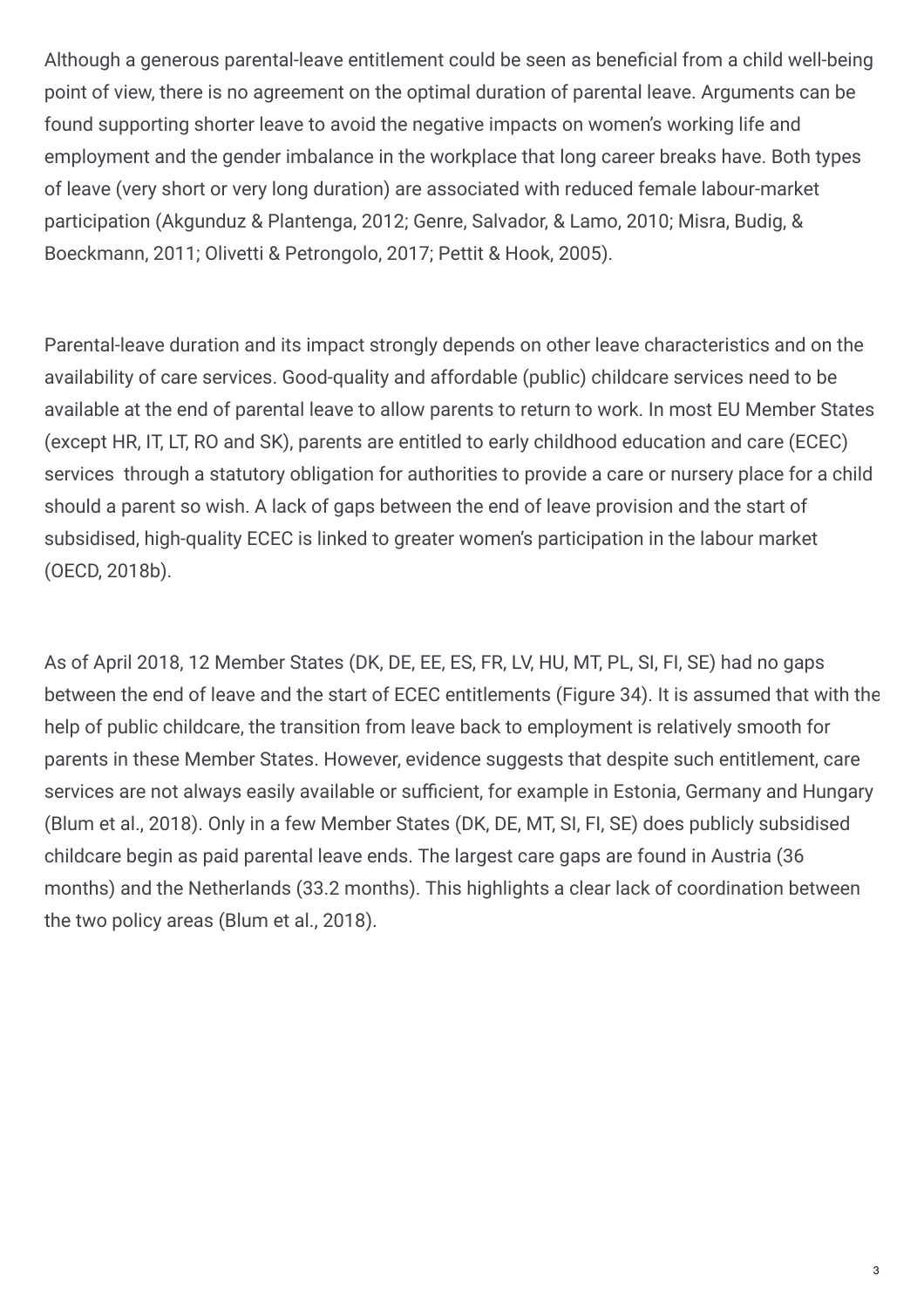

Figure 34: Care gap: time between the end of (well-paid) leave and ECEC entitlement (in months)

Note: There is no entitlement for ECEC in HR, IT, LT, RO and SK. In IE, there is no well-paid leave. In EL, the gap displayed is for the private sector. I the public sector, there is no gap between the leave and ECEC, and the gap between well-paid leave and ECEC is 48 months. No information is available on Cyprus.

ECEC entitlement refers to the statutory obligation to provide a place for a child, should a parent wish to use it. Where there is no statutory entitlement there may still be both public and private provision available.

Well-paid leave: earnings-related payment at 66 % or above of earnings (not taking into account the possibility of a ceiling). All types of leave are counted (including maternity, paternity, parental and childcare/time credit, including any parental-leave bonus but excluding leave to care for sick children).

#### **Take-up of parental leave by fathers remains a challenge**

Parental leave can be either an individual non-transferable entitlement, an individual transferable entitlement or a family entitlement. The latter means that a family can decide who takes the leave. While parental leave secures job protection for those taking time off to care for their children, it does not protect against the negative impact of such breaks on career progression, pay and other aspects of working life. The negative impact of parenthood on women's employment is largely due to their disproportionate take-up of care duties and career breaks.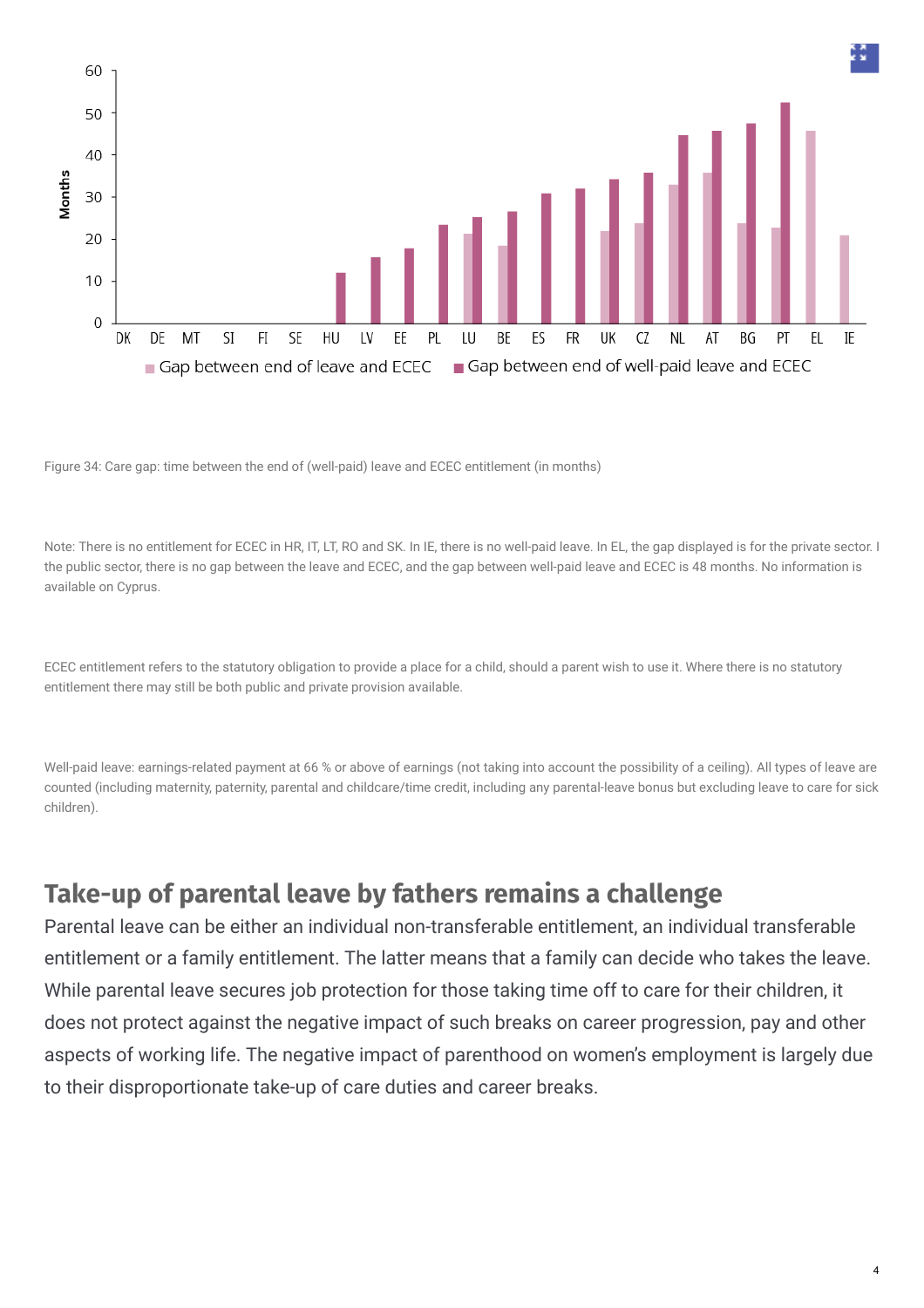If childcare is no longer considered the sole domain of women and more fathers take parental leave to stay at home and look after their children in their first year, the outcomes for gender equality include increased women's labour-market participation, reduced gender pay gaps and increased men's participation in household work (Andersen, 2018; O'Brien & Wall, 2017).

There are no reliable comparable statistics available on the uptake or share of parental leave by fathers in the EU. Scarce available information does, however, indicate that the lion's share is taken up by women in all Member States. For instance, Poland reported 99 % of parental-leave takers to be women (Kurowska, Michoń, & Godlewska-Bujok, 2018), while in France 4.4 % of beneficiaries were men (Boyer & Fagnani, 2018), and in Croatia fathers accounted for around 4.5 % of all parental leave taken (Dobrotić, 2018). The take-up by men is changing slowly, even in Member States such as Sweden, where 45 % of the parental-leave benefit recipients were men. In total, men used only 27 % of all parental-leave days used during 2016 (Duvander & Haas, 2018). Danish fathers on average took 11.7 % of the parental-leave period in total in 2016 (Bloksgaard & Rostgaard, 2018).

Increased take-up of leave by fathers is strongly linked to access to individual entitlement (Duvander & Johansson, 2012; Haas & Rostgaard, 2011). However, there is no evidence that nontransferable leave is sufficient to lead to increased use of parental leave by the fathers, unless it is well paid (Karu & Tremblay, 2018).

A new directive on work–life balance for parents and carers in 2019 introduced for the first time at least 10 working days of paid paternity leave and proposed an additional incentive (paid nontransferable parental leave of 2 out of 4 months) to encourage greater take-up by fathers.

Another approach offers some form of bonus if both parents share parental leave. Several Member States offer specifically tailored incentives to get more fathers to use their leave (Table 5). For example, Sweden has a 'gender equality bonus' or a 'father's quota' that allocates an additional 90 days of the leave to fathers. If the fathers do not use it, the family loses both the leave and the financial benefit associated with it. Austria, Croatia, Germany and Italy offer bonus time of varying amounts to families where the father shares part of the leave.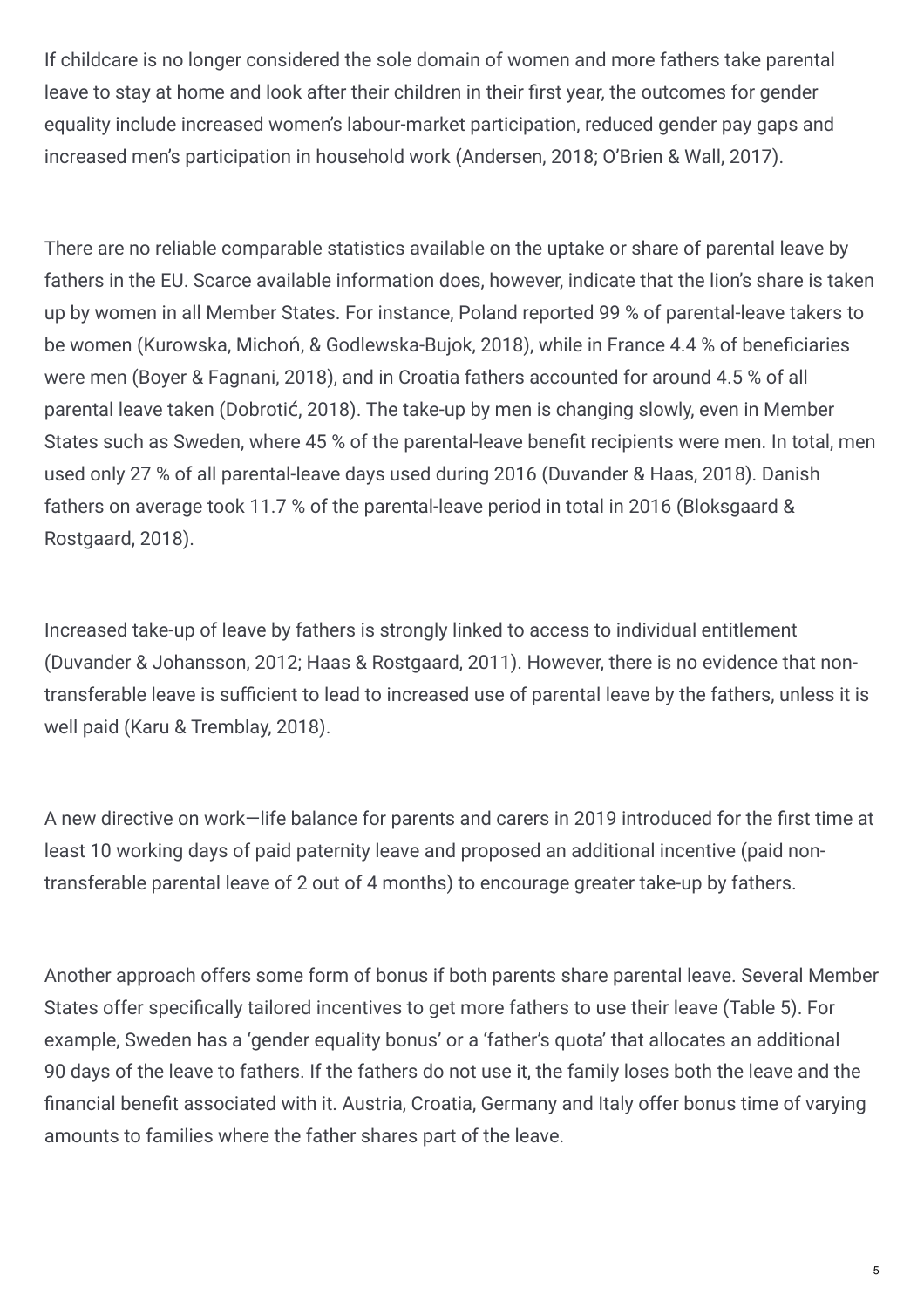Although information on the actual take-up or effectiveness of such incentives is scarce, the number of fathers using a month of parental leave in Portugal increased significantly after the bonus was introduced in 2009: from 596 fathers in 2008 to more than 24 000 by 2017 (Wall & Leitão, 2018). The introduction of the father's quota in Sweden also led to increased uptake, and 44 % of men had taken their reserved days for children born in 2013 by 2015 (Duvander & Haas, 2018).

The financial implications of parental leave are another factor determining its take-up by fathers, given that families are dependent on the higher salaries usually earned by men. Parental leave can either be paid at a certain percentage of previous taxable income, be paid at a low flat rate similar to social assistance or be unpaid. No payment requirements are specified in the parental leave directive, which means that Member States can choose whether to provide paid or unpaid parental leave or which eligibility criteria to apply for income-related benefit.

Seven Member States (CY, EL, IE, MT, ES, NL, UK) provide unpaid parental leave, and in the remaining 21 Member States it is (at least partially) paid. The total amount of remuneration varies considerably, with every country setting a ceiling. Although a high level of pay is linked to a greater leave uptake by all parents, particularly by fathers (Lapuerta, Baizán, & González, 2011; Pull & Vogt, 2010; Ray, Gornick, & Schmitt, 2010), there are also many sociocultural factors that can discourage fathers' uptake of parental leave regardless of the type of family leave provided. This includes gender stereotypes and roles that lead to gendered expectations and workplace practices and policies.

| <b>Member State</b> | Incentive                                                                                                                                                                        |
|---------------------|----------------------------------------------------------------------------------------------------------------------------------------------------------------------------------|
| Germany             | 2-4 months of bonus leave is given if fathers take at least 2 months of leave                                                                                                    |
| France              | Longer period of financial payments is provided if both parents use parental leave                                                                                               |
| Croatia             | 2 months of bonus leave is given if both parents use parental leave                                                                                                              |
| Italy               | 1 month of bonus leave is given if fathers take at least 3 months of leave                                                                                                       |
| Austria             | 2 months of bonus leave is given if both parents use parental leave                                                                                                              |
| Portugal            | 1 month of bonus leave is given if both parents use parental leave                                                                                                               |
| Romania             | 1 month of non-transferable leave is available for the other parent (if not used, the total amount of paid<br>leave available for family is reduced from 24 months to 11 months) |
| Sweden              | 90 days of fathers-only parental leave which is non-transferable (a father's quota)                                                                                              |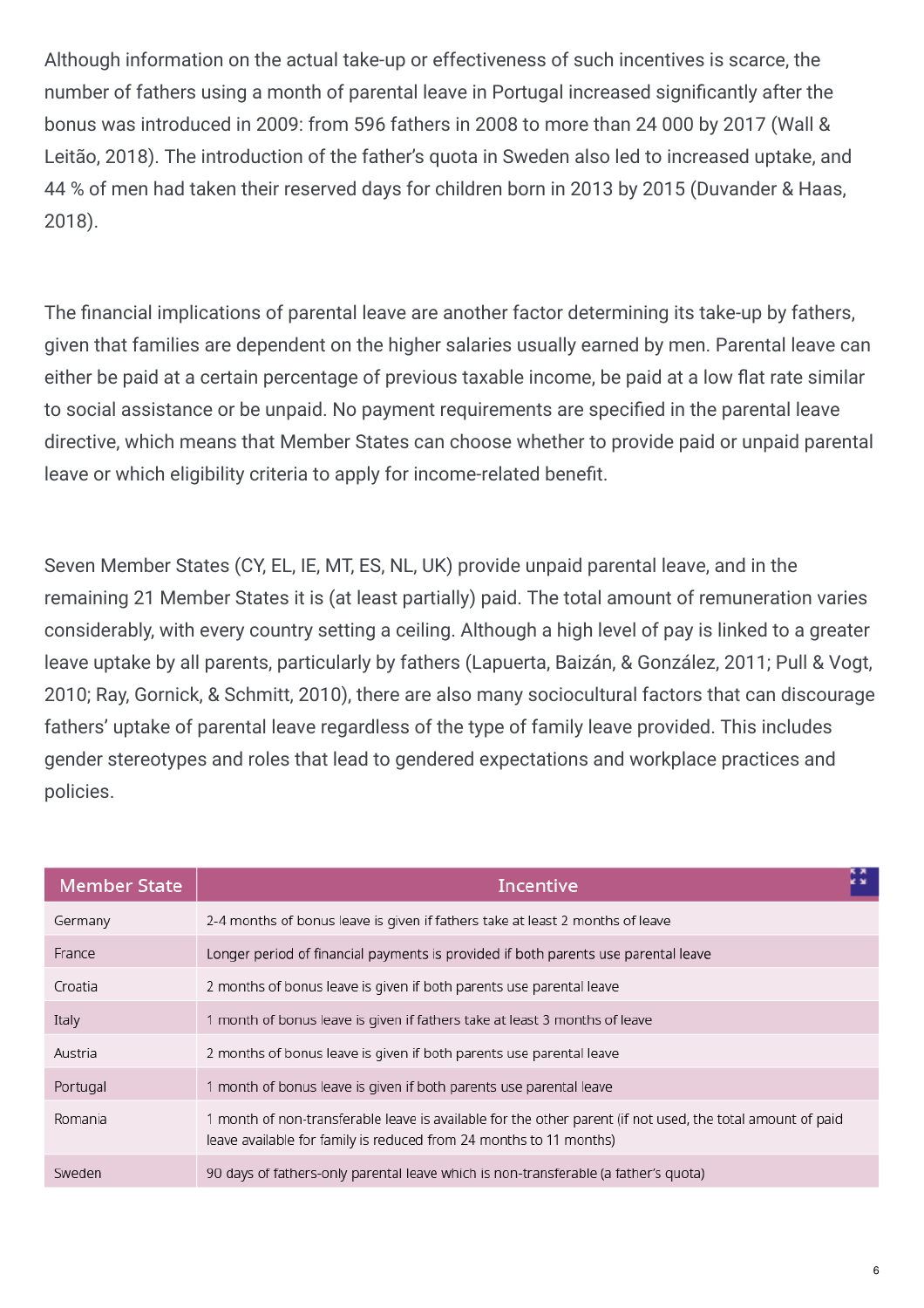#### **One in (ve people in the EU not eligible for parental leave**

Parental leave is often unavailable as eligibility might be dependent on criteria such as whether a person is in paid work, whether they are an employee or self-employed, the sector in which they work or their the length of service, or leave might not be accessible to same-sex couples or migrants. As a result, ineligibility can inhibit both having children (as potential parents anticipate not benefiting from any leave policy) and full or part-time employment when potential parents have no alternatives to parental leave.

With changing labour-market conditions and non-standard employment contracts on the rise, there are genuine concerns over the reality of parents' access to leave. During the last decade in Europe, both temporary contracts and self-employment have become a growing trend. In Member States where parental-leave eligibility is dependent on strict conditions based on narrow definitions of employment, there are likely to be stark inequalities and divisions in access to the leave provided by the social-protection infrastructure (Dobrotić & Blum, 2019).



Figure 35: Percentage of women and men not eligible for statutory parental leave (20-49), 2016 (Indicator 1)

Note: \* Portugal is noted to be the only Member State where more men than women are ineligible for parental leave. Member States are grouped by the size of the gender gap. 'Considerably higher ineligibility' — gender gap is higher than 5 p.p.; 'somewhat higher ineligibility' — gender gap varies from 1 to 5 p.p.; 'no gap' refers to a gender gap from - 1 to 1 p.p.; within the group, Member States are sorted in descending order.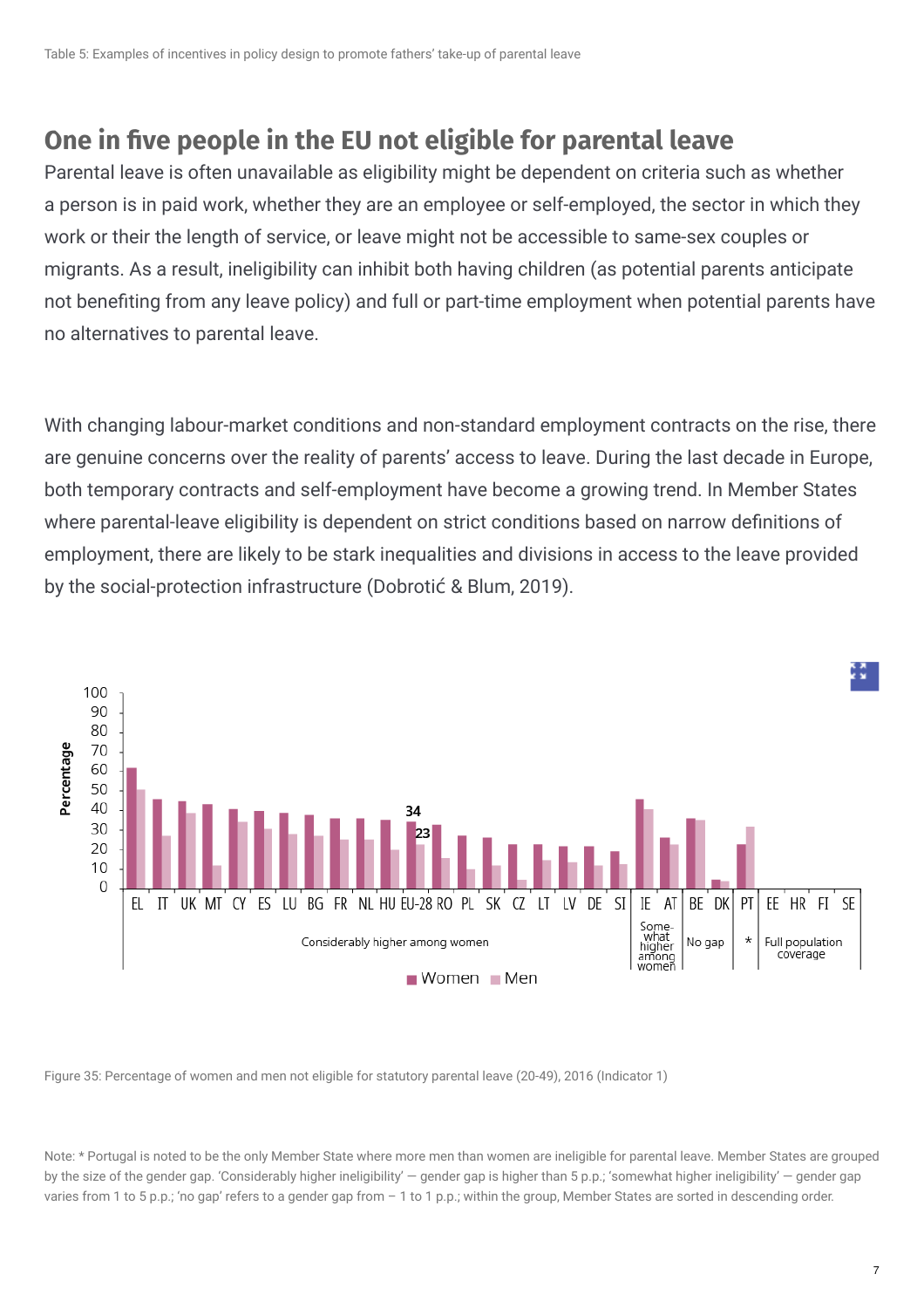To estimate how many women and men would be eligible for parental leave in the EU, EIGE mapped policy rules on paid and unpaid statutory parental leave across the EU-28. High-quality survey data<sup>[2]</sup> was assessed to gauge the extent to which respective population groups corresponded to identify eligibility criteria for parental leave in each Member State. The analysis focused on 'potential parents', i.e. all people aged 20-49 years — the peak parenthood and employment period. Special attention was given to the employed population as it is the primary target group of leave policies; however, the analysis also included those who are not in employment to capture Member States where eligibility is not based only on current employment conditions. For more details on the methodology used to estimate eligibility for parental leave, see Annex 5.

Only in four Member States (EE, HR<sup>[3]</sup>, FI, SE) do all women and men with children have the opportunity to access parental leave (Figure 35). In these Member States there are no restrictive eligibility criteria regarding being in employment, the length of time in current work, the type of occupation or whether an individual is in a heterosexual or same-sex partnership<sup>[4]</sup>. Furthermore, in all four Member States, parental leave is paid at a comparatively high level, with financing ensured through general taxation and employment insurance (Koslowski, Blum, & Moss, 2016), and a dualearner/dual-caregiver model is seen as an effective way to combine work and care duties between women and men (see Section 9.4 on informal care of children and childcare services).

In the remaining 24 Member States, eligibility rates for parental leave vary. Greece has the highest ineligibility rate at 62 % of women and 51 % of men aged 20-49 years (Figure 35). Ineligibility is also high in Ireland, Cyprus, Italy, Malta and the United Kingdom, particularly for women.

Overall, gender gaps on ineligibility rates show a disadvantage to women across the EU, except for Portugal, where a higher percentage of men (32 %) than women (23 %) are ineligible for parental leave. Gender gaps also tend to be very large in the Member States with the most restricted access to parental leave. For example, the ineligibility gap between women and men of parenting age in Malta is 31 p.p., while 12 Member States have gaps larger than 10 p.p. Clearly, strict eligibility rules prevent women more than men from accessing parental leave, a key indicator of work—life balance.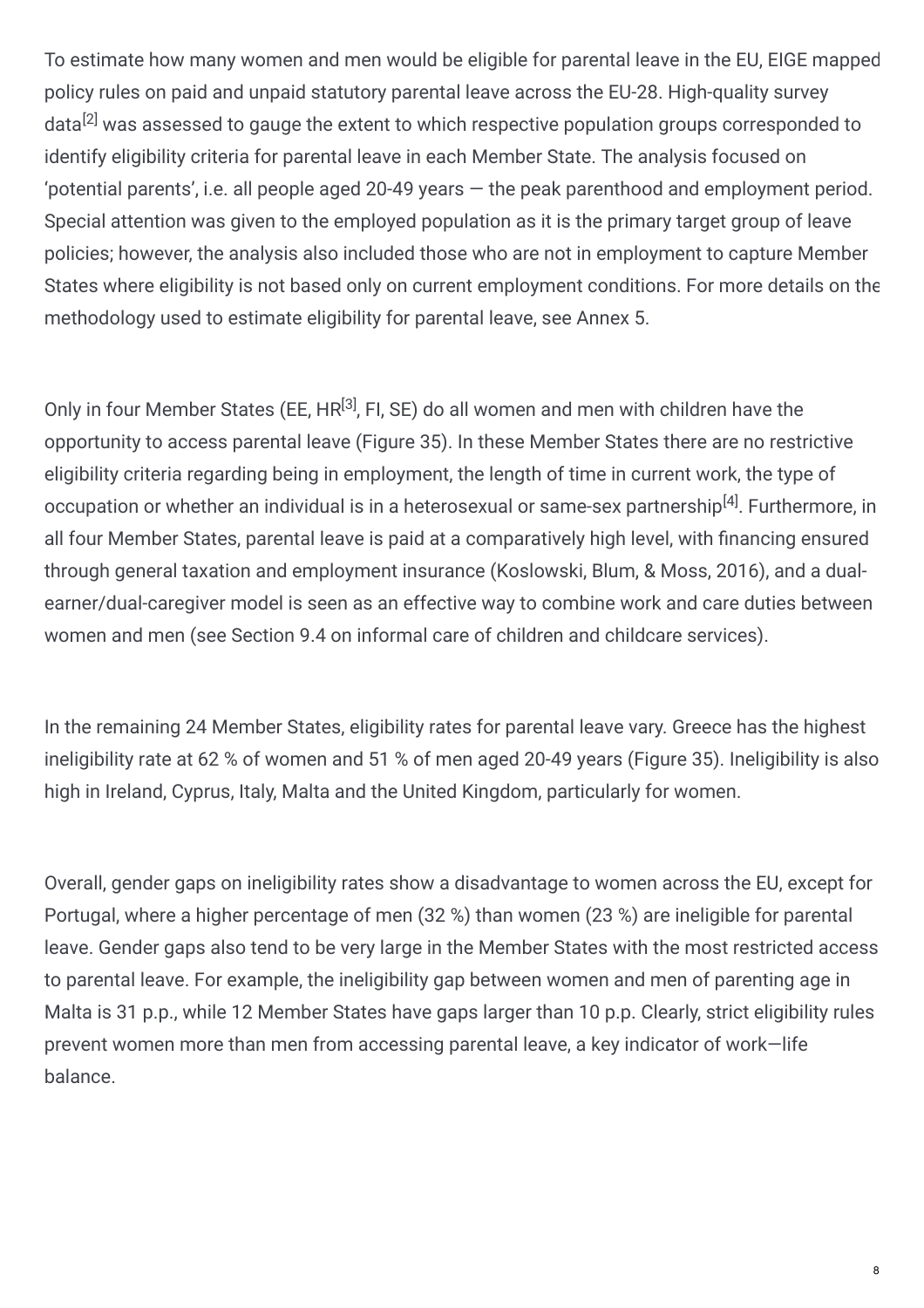Even though all women and men are eligible for parental leave in four Member States, inequalities may occur when looking at financial compensation levels, as these often have additional conditions attached. For example, in 2016, 88 % of Swedish women and 96 % of Swedish men on parental leave were entitled to benefits at the earnings-related compensation level. The others  $$ more women than men  $-$  received benefits based on a low flat-rate level. Foreign-born parents, especially mothers, more often than native-born parents only have access to this type of payment in Sweden (Duvander & Haas, 2018). EIGE's estimations of eligibility for parental leave focused only on absence from work, although in many Member States, eligibility for parental leave and related financial benefits go hand in hand.

#### **Parents out of the labour market most likely to miss out on parental leave**

Across the EU-28, unemployment or economic inactivity is the main reason for ineligibility (78 % of women and 54 % of men) for parental leave. The other most common reasons for ineligibility relate to different employment conditions such as length of service (15 % of women and 20 % of men) or self-employment (7 % of women and 26 % of men). While people who are out of the labour market do not need job protection, they also do not benefit from this significant state-provided work–life balance measure, which in most Member States offers significant financial support.



Figure 37: Percentage of employed women and men not eligible for statutory parental leave (20-49 years), 2016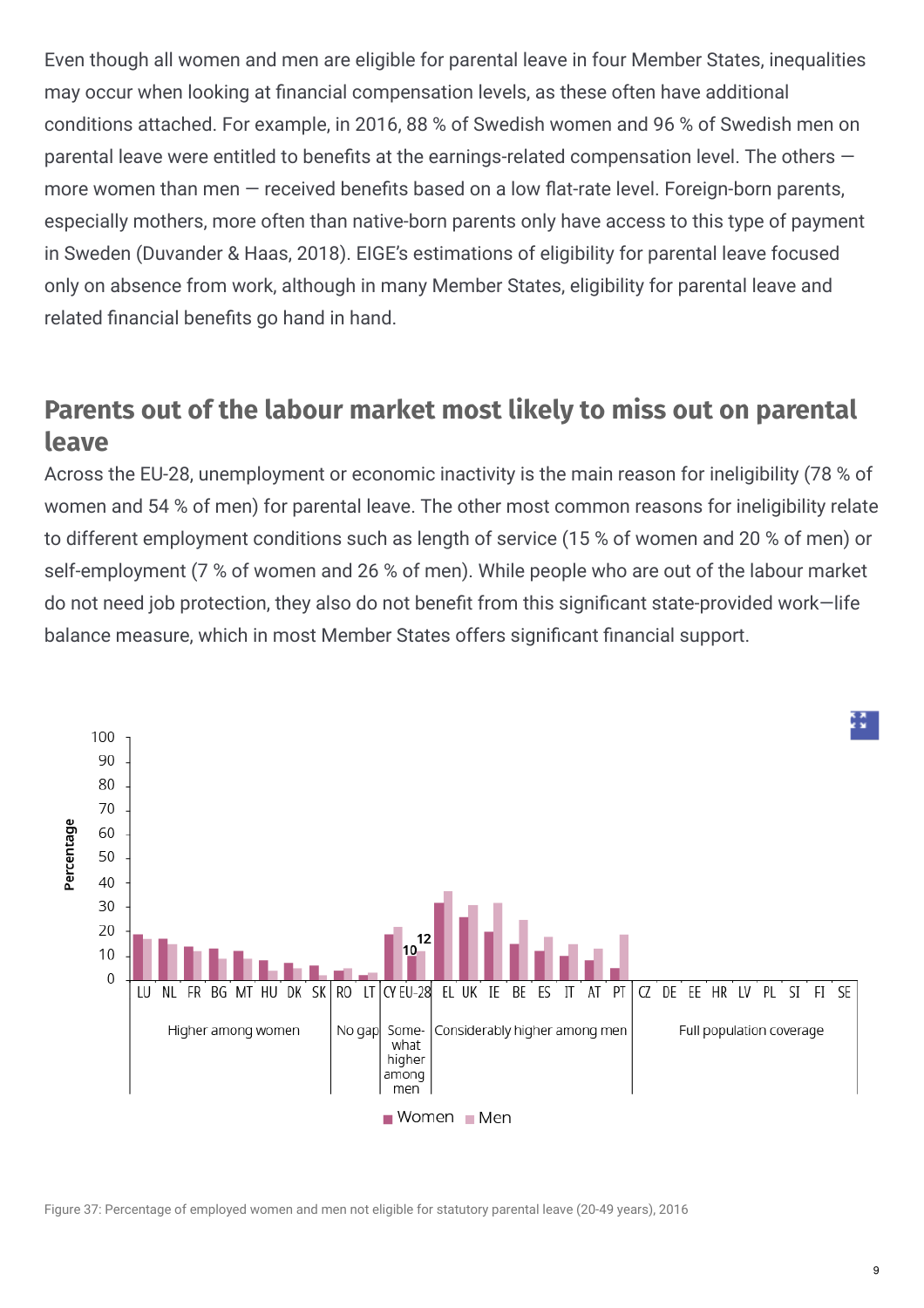Note: Member States are grouped by size of the gender gap. 'Considerably higher ineligibility' — gender gap is higher than 5 p.p.; 'somewhat higher ineligibility' — gender gap varies from 1 to 5 p.p.; 'no gap' refers to a gender gap from – 1 to 1 p.p.; within the group, Member States are sorted in descending order.

Same-sex couples are ineligible for parental leave in EL, HR, CY, LV, LT, MT, PL, PT, RO, SI and SK. In most Member States, due to small sample sizes, the prevalence of this ineligibility condition was not captured by the microsimulation.

Patterns of ineligibility are different for women and men. Inactivity or unemployment are more prevalent among women across the EU, while various employment-related conditions, including length of service or self-employment, disadvantage men. Household characteristics, such as whether same-sex couples are eligible for parental leave or whether both parents can take parental leave at the same time, account for a low percentage of ineligibility (less than 1 % of men and women). Overall, 11 Member States have policy eligibility rules whereby same-sex parents are not eligible for parental leave, with implications for adoptive parents from same-sex households.

In Latvia, Germany, Czechia and Poland, nearly everyone in work can access parental leave, and only unemployed or non-working people of parenting age are excluded<sup>[5]</sup> (Figure 36). In the remaining 24 Member States, reasons for ineligibility are much more varied. Self-employment as an ineligibility criteria is most significant in Greece, Italy and Spain, accounting for nearly half of all men and about one fifth of all women not eligible. This is of note given that both Greece and Italy have the highest levels of self-employed women and men in the EU (Eurostat, 2018).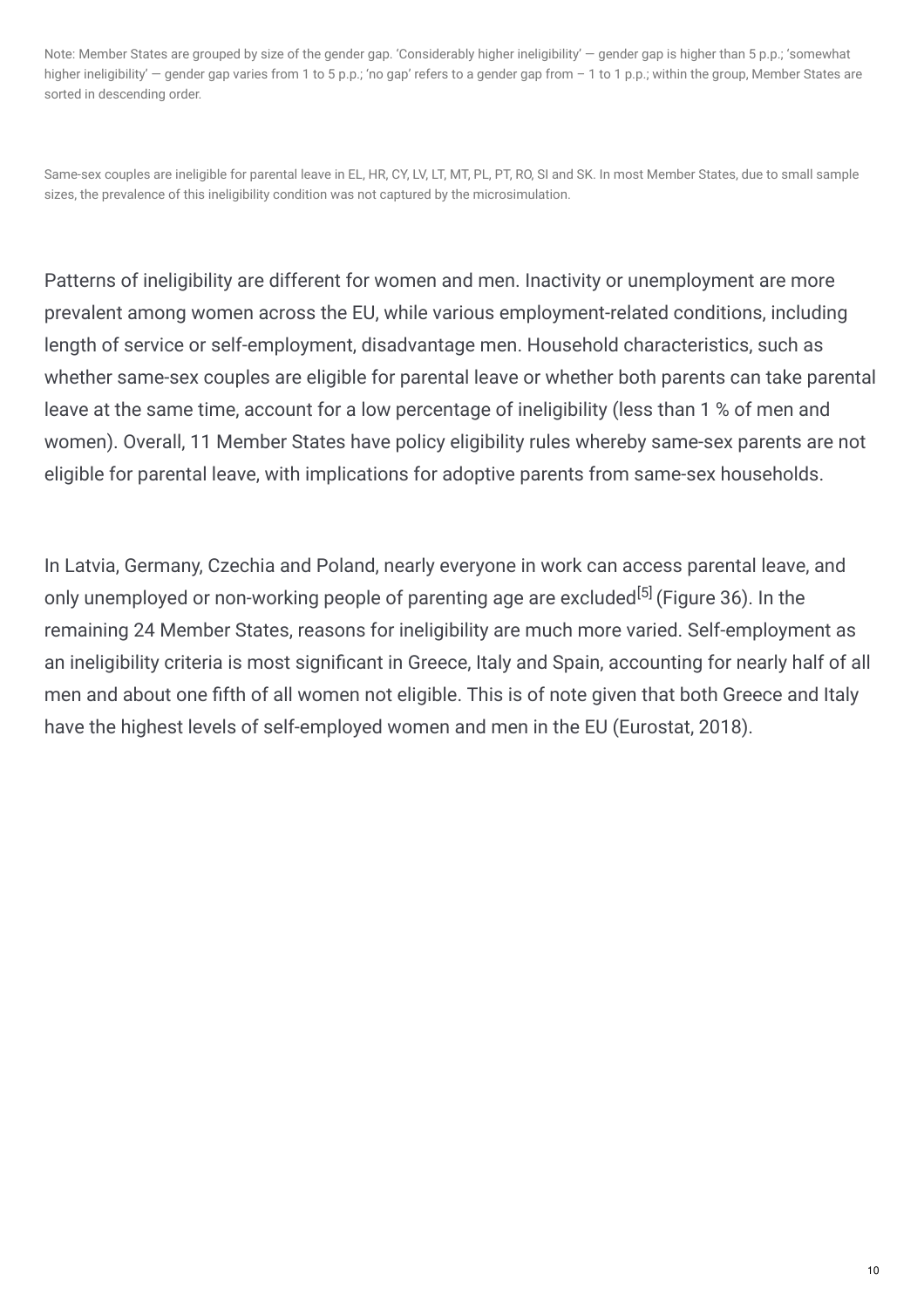

■ Unemployment or inactivity ■ Self-employment ■ Employment conditions ■ Household characteristics

Figure 36: Percentage of women and men not eligible for statutory parental leave by reason of ineligibility (20-49), 2016 (Indicator 2)

Note: EE, HR, FI, SE are not included because these Member States have 100 % eligibility rates.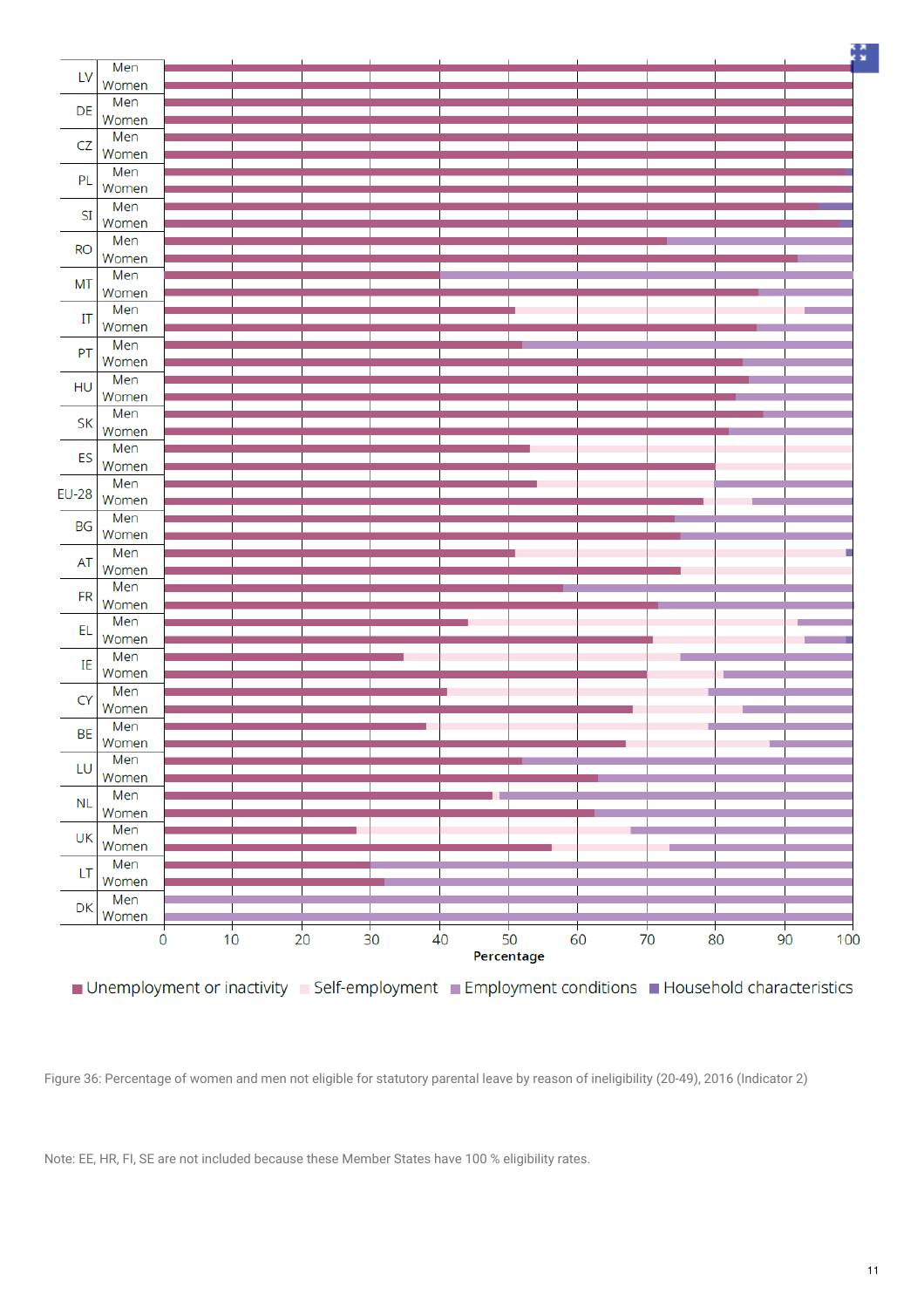Household characteristics include two separate ineligibility reasons: (i) same-sex couples are not eligible for parental leave; (ii) partners cannot take parental leave at the same time.

Same-sex couples are ineligible for parental leave in CY, EL, HR, LV, LT, MT, PL, PT, RO, SI and SK. In most Member States, due to small sample sizes, the prevalence of this ineligibility condition was not captured by the microsimulation.

Parental leave in some Member States is also denied to 'family workers', such as domestic workers, unpaid assistants to family/partner employment or caregivers, who are typically linked to running a family business or farm.

Eligibility restrictions concerning the employment sector are rather rare in the EU, with the exception of Italy where some areas of economic activity among self-employed men only are not covered by parental-leave policy rules. It is possible that employment sectors influence eligibility in other Member States; however, information on such sectoral/occupational exclusions is not yet systematically available and should be explored in greater detail.

## **One in 10 employed persons denied access to parental leave in the EU**

Eligibility rates for parental leave in the EU-28 are generally expected to be significantly higher among the employed than the unemployed or inactive, given that the leave aims to provide job protection and time off for working parents. In nine Member States (CZ, DE, EE, HR, LV, PL, SI, FI, SE), nearly all employed women and men can access parental leave. However, on average in the EU, 10 % of employed women and 12 % of employed men were not eligible in 2016 (Figure 37), with the gender disadvantage ranging from 32 % and 37 % of employed women and men in Greece to 2 % and 3 % of employed women and men in Lithuania. In eight Member States (EL, UK, IE, BE, ES, IT, AT, PT) a higher share of men than women were ineligible for parental leave, mostly due to eligibility conditions related to self-employment.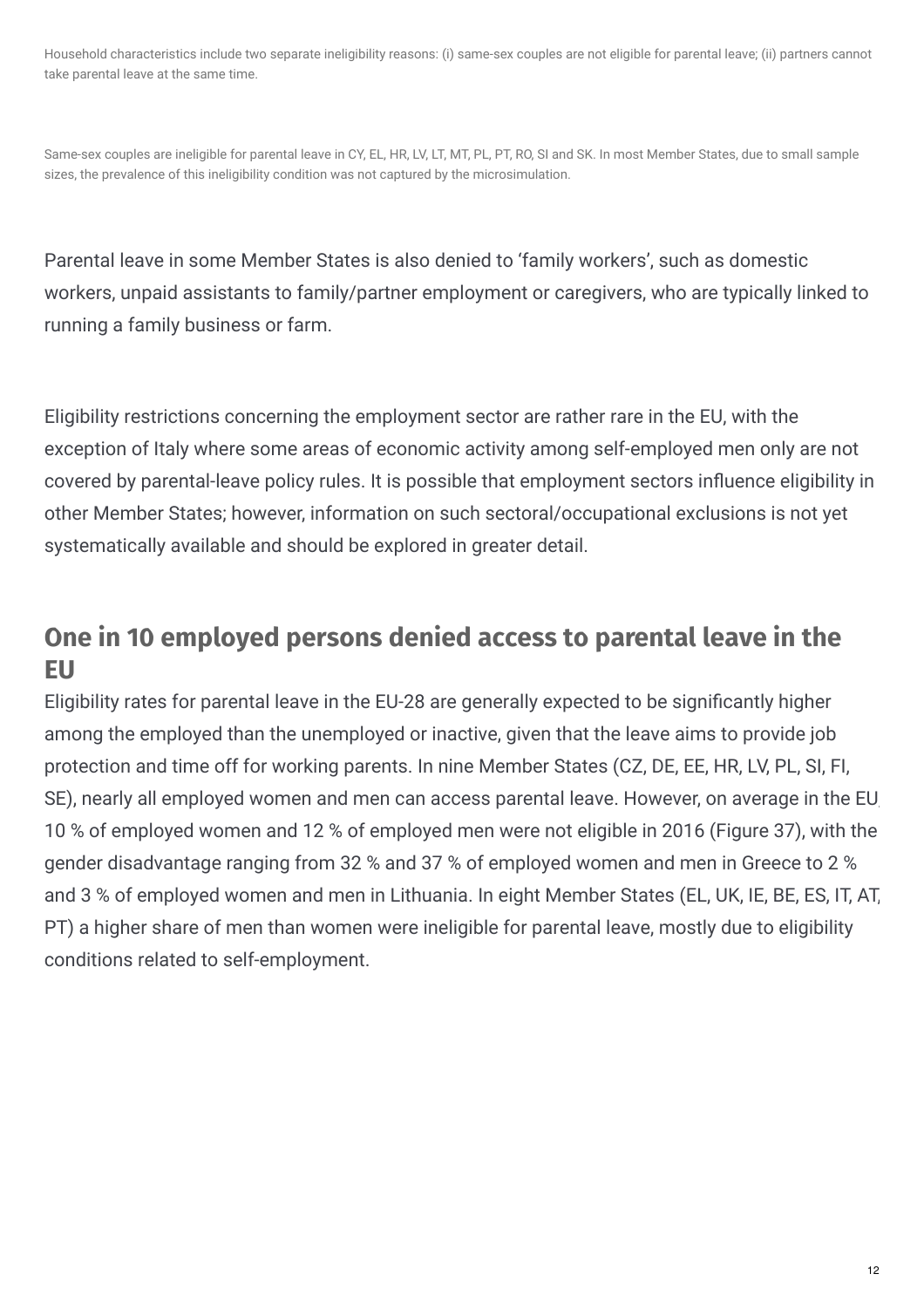Ineligibility rates also vary between groups of workers of different ages, levels of education, occupation and sector of employment. Such differences underline the importance of assessing the impact of policy design in relation to these characteristics. Among the various age cohorts, younger workers are the least likely to be eligible for parental leave as they do not generally have a sufficient record of continuous employment, and therefore might decide to postpone parenthood until career-related eligibility criteria are fulfilled. More than 25 % of employed potential mothers and fathers in the youngest age group (20-24 years) were ineligible in five Member States (BE, EL, FR, NL, UK). The only Member State where ineligibility rates progressively increased with age was Austria.

There was not much differentiation by education, but in most Member States ineligibility rates were highest for the lowest educated. Across Member States, those working in agriculture, forestry and fishery (generally but not exclusively male and self-employed) and those in service and sales work (a more mixed gender pro5le and typically employed rather than self-employed) were least likely to be eligible. Access to parental leave was generally better for employees in higher-skilled occupations than lower-skilled and manual workers, but not in all Member States.

## **Gender equality in work and time domains linked to higher eligibility rates**

Across Member States, ineligibility for parental leave demonstrated in terms of both gender gaps and overall rates shows a link to national Gender Equality Index scores (see Figure 38, Panel A). Member States with higher gender gaps on ineligibility tend to have lower Gender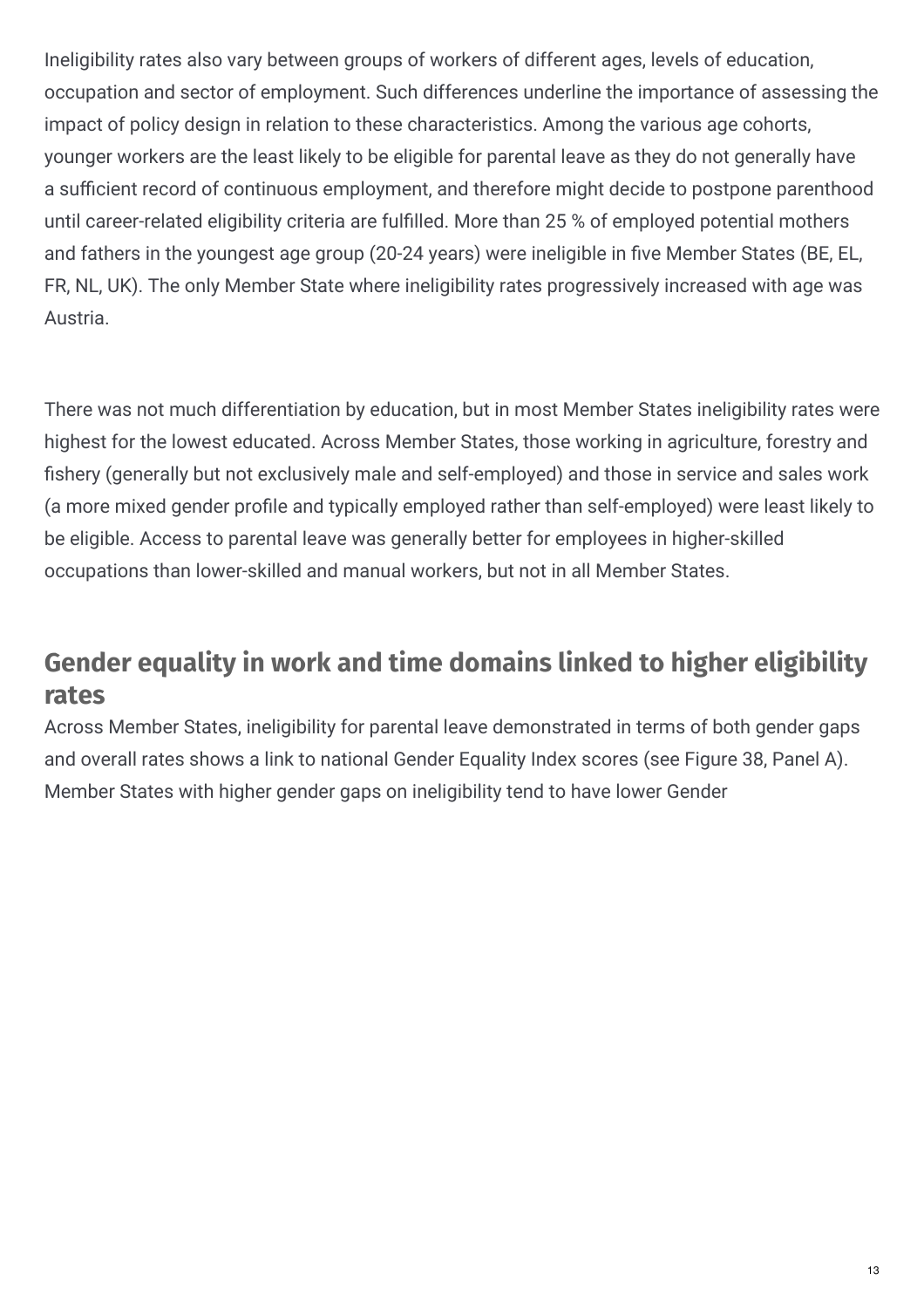

Figure 38: Percentage of women not eligible for statutory parental leave and gender gap in the percentage of women and men not eligible for statutory parental leave and Gender Equality Index scores (20-49)

Note: EIGE's calculations, EU LFS, EU-SILC, Gender Equality Index, (\*) refers to significance at 10 %.

Equality Index scores and vice versa. This correlation ( $r = 0.4549$ ) also enables identification of Member State groups. For example, a cluster of central and southern European Member States (CZ, PL, RO, HU, SK, EL) has one of the highest ineligibility gender gaps (more than 10 p.p.), while their Gender Equality Index scores are also lower than 56 points. In contrast, Nordic Member States (SE, DK, FI), which have either universal or nearly universal parental-leave systems, have relatively high Gender Equality Index scores (above 73 points).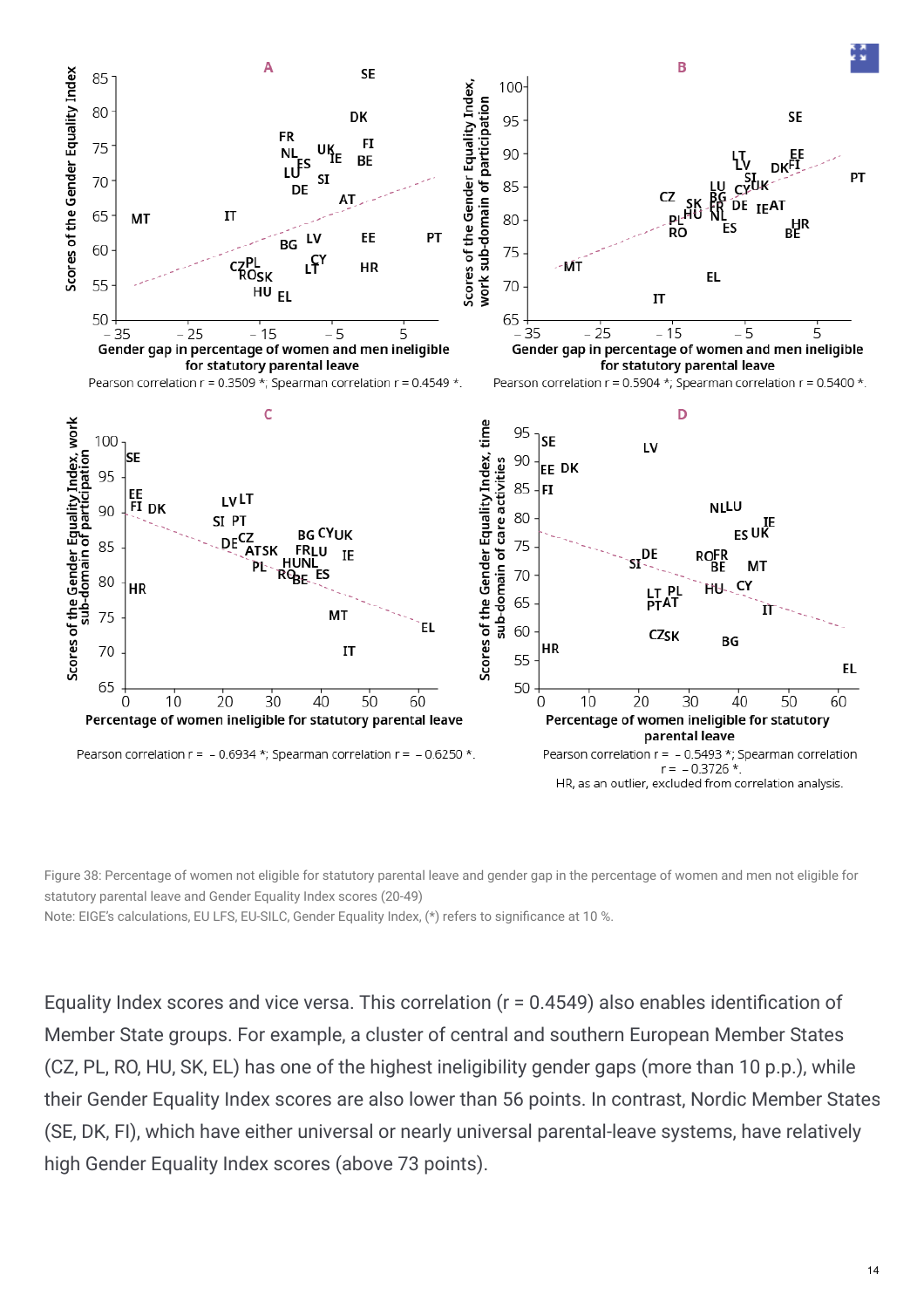The correlation between ineligibility for parental leave and the overall Gender Equality Index score is in particular driven by linkages to labour-market participation (sub-domain of work) and involvement in care activities (sub-domain of time). As most Member States have employmentrelated eligibility conditions, overall ineligibility rates for parental leave distinctively shape opportunities and outcomes for women and men within national labour markets. Member States with higher gender-equality scores on labour-market participation are those that have lower gender gaps on parental-leave eligibility (Figure 38, Panel B) and higher overall eligibility rates for women (Figure 38, Panel C). This suggests that parental leave, as a job protection measure for both women and men, is of significant importance in efforts to boost employment among mothers. For example, the highest ineligibility rates are recorded in Greece and Italy. Both also have the lowest FTE employment rates for women in the EU (31 %)<sup>[6]</sup>, one of the highest gender employment gaps (20 %)<sup>[7]</sup> and large shares of economically inactive women (35 % and 40 % of women aged 20-64 respectively)<sup>[8]</sup>.

In both Member States, the interaction between employment-related eligibility conditions and the low involvement of women in the labour market creates a 'vicious circle': labour-market status disqualifies men and particularly women from parental-leave schemes, while at the same time ineligibility 'locks' women outside of the labour market or leaves them on its margins. Similarly, a link between ineligibility for parental leave and care activities (sub-domain of time) suggests that Member States with more universal parental-leave schemes create better opportunities for gender equality in parental care responsibilities (Figure 38, Panel D). Sweden, Estonia and Finland (three of the four Member States with 100 % eligibility rates for both women and men) had among the highest gender-equality scores in the care sub-domain.

#### **Footnotes**

[1] <https://www.leavenetwork.org/introducing-the-network>

[2] Microsimulation of eligibility rules was carried out using the European Union labour force survey (EU LFS) and the EU statistics on income and living conditions (EU-SILC) datasets.

[3] In Croatia, same-sex couples are not eligible for parental leave, but due to small sample size it was not captured by the microsimulation.

[4] In Estonia, parents cannot take parental leave at the same time as the other parent. Finland requires non-EU nationals and migrant parents to be living in the country for 180 days prior to the birth of the baby to be eligible for parental leave (not simulated in the eligibility analysis).